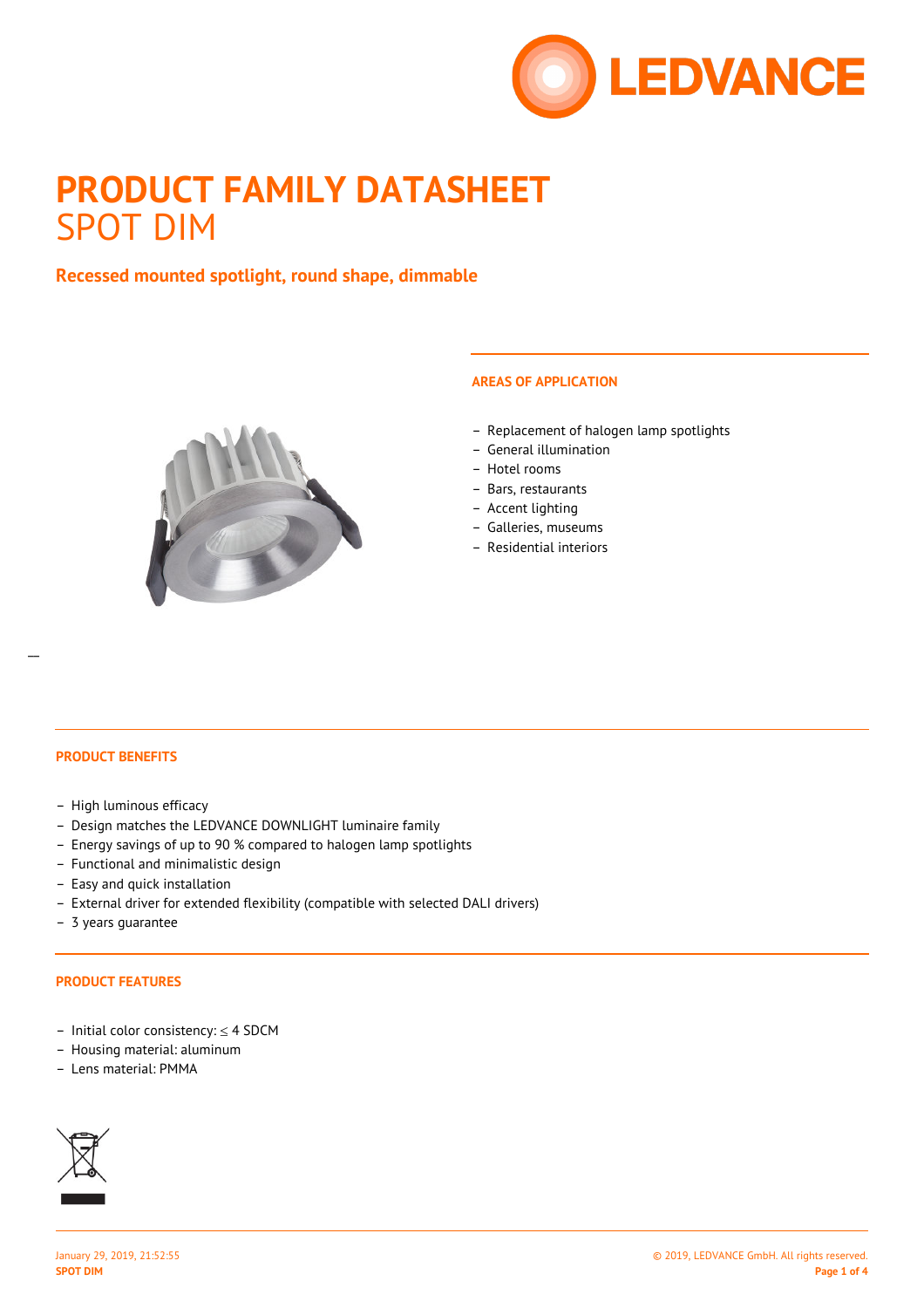## **TECHNICAL DATA**

 $\mathcal{L}=\mathcal{L}$ 

|                                 | Electrical data           |                           |                           | Luminaire control gear data | Photometri<br>cal data                      |                                             |                                             |                         |
|---------------------------------|---------------------------|---------------------------|---------------------------|-----------------------------|---------------------------------------------|---------------------------------------------|---------------------------------------------|-------------------------|
| <b>Product description</b>      | <b>Nominal</b><br>wattage | <b>Nominal</b><br>voltage | <b>Mains</b><br>frequency | <b>ECG</b> - Length         | Max, no, of lum, on circuit<br>break. B16 A | Max. no. of lum. on circuit<br>break. C10 A | Max. no. of lum. on circuit<br>break. C16 A | <b>Luminous</b><br>flux |
| SPOT FIX DIM 8 W 3000 K IP44 SI | 8.00 W                    | 220240 V                  | 50/60 Hz                  | $120 \text{ mm}$            | 200                                         | 100                                         | 200                                         | 620 lm                  |
| SPOT FIX DIM 8 W 4000 K IP44 SI | 8.00 W                    | 220240 V                  | 50/60 Hz                  | $120 \text{ mm}$            | 200                                         | 100                                         | 200                                         | 670 lm                  |
| SPOT FIX DIM 8 W 3000 K IP44 WT | 8.00 W                    | 220240 V                  | 50/60 Hz                  | $120 \text{ mm}$            | 200                                         | 100                                         | 200                                         | 620 lm                  |
| SPOT FIX DIM 8 W 4000 K IP44 WT | 8.00 W                    | 220240 V                  | 50/60 Hz                  | $120 \text{ mm}$            | 200                                         | 100                                         | 200                                         | 670 lm                  |

|                                 |                              |                                            | Light<br>technical<br>data | Dimensions & weight |               |                   | Colors & materials       |                      | Temperatures &<br>operating<br>conditions |                                     |
|---------------------------------|------------------------------|--------------------------------------------|----------------------------|---------------------|---------------|-------------------|--------------------------|----------------------|-------------------------------------------|-------------------------------------|
| <b>Product description</b>      | Light color<br>(designation) | <b>Color</b><br>render-<br>ing index<br>Ra | <b>Beam</b><br>angle       | Diameter            | <b>Height</b> | Product<br>weight | <b>Mounting diameter</b> | <b>Body material</b> | Product<br>color                          | <b>Ambient</b><br>temperature range |
| SPOT FIX DIM 8 W 3000 K IP44 SI | Warm White                   | >80                                        | 36°                        | 81.0 mm             | 51.0 mm       | 268.00 g          | 68 mm                    | Aluminum             | Silver                                    | -20…45 °C                           |
| SPOT FIX DIM 8 W 4000 K IP44 SI | Cool White                   | >80                                        | 36°                        | 81.0 mm             | 51.0 mm       | 268.00 g          | 68 mm                    | Aluminum             | Silver                                    | $-2045 °C$                          |
| SPOT FIX DIM 8 W 3000 K IP44 WT | Warm White                   | >80                                        | 36°                        | 81.0 mm             | 51.0 mm       | 268.00 g          | 68 mm                    | Aluminum             | White                                     | -20…45 °C                           |
| SPOT FIX DIM 8 W 4000 K IP44 WT | Cool White                   | >80                                        | 36°                        | 81.0 mm             | 51.0 mm       | 268.00 g          | 68 mm                    | Aluminum             | White                                     | $-2045 °C$                          |

|                                 | Lifespan                        |                       |                       | <b>Capabilities</b> |                                 | Certificates & standards |                       |
|---------------------------------|---------------------------------|-----------------------|-----------------------|---------------------|---------------------------------|--------------------------|-----------------------|
| <b>Product description</b>      | Lifespan L70 at 25 $^{\circ}$ C | Lifespan L80 at 25 °C | Lifespan L90 at 25 °C | Dimmable            | Type of connection              | Protection<br>class      | Type of<br>protection |
| SPOT FIX DIM 8 W 3000 K IP44 SI | 50000 h                         | 40000 h               | 20000 h               | Yes                 | Screw terminal, 2-Pole<br>(L,N) | H.                       | IP44                  |
| SPOT FIX DIM 8 W 4000 K IP44 SI | 50000 h                         | 40000 h               | 20000 h               | Yes                 | Screw terminal, 2-Pole<br>(L,N) | H.                       | IP44                  |
| SPOT FIX DIM 8 W 3000 K IP44 WT | 50000 h                         | 40000 h               | 20000 h               | Yes                 | Screw terminal, 2-Pole<br>(L,N) | H.                       | IP44                  |
| SPOT FIX DIM 8 W 4000 K IP44 WT | 50000 h                         | 40000 h               | 20000 h               | Yes                 | Screw terminal, 2-Pole<br>(L,N) | H.                       | <b>IP44</b>           |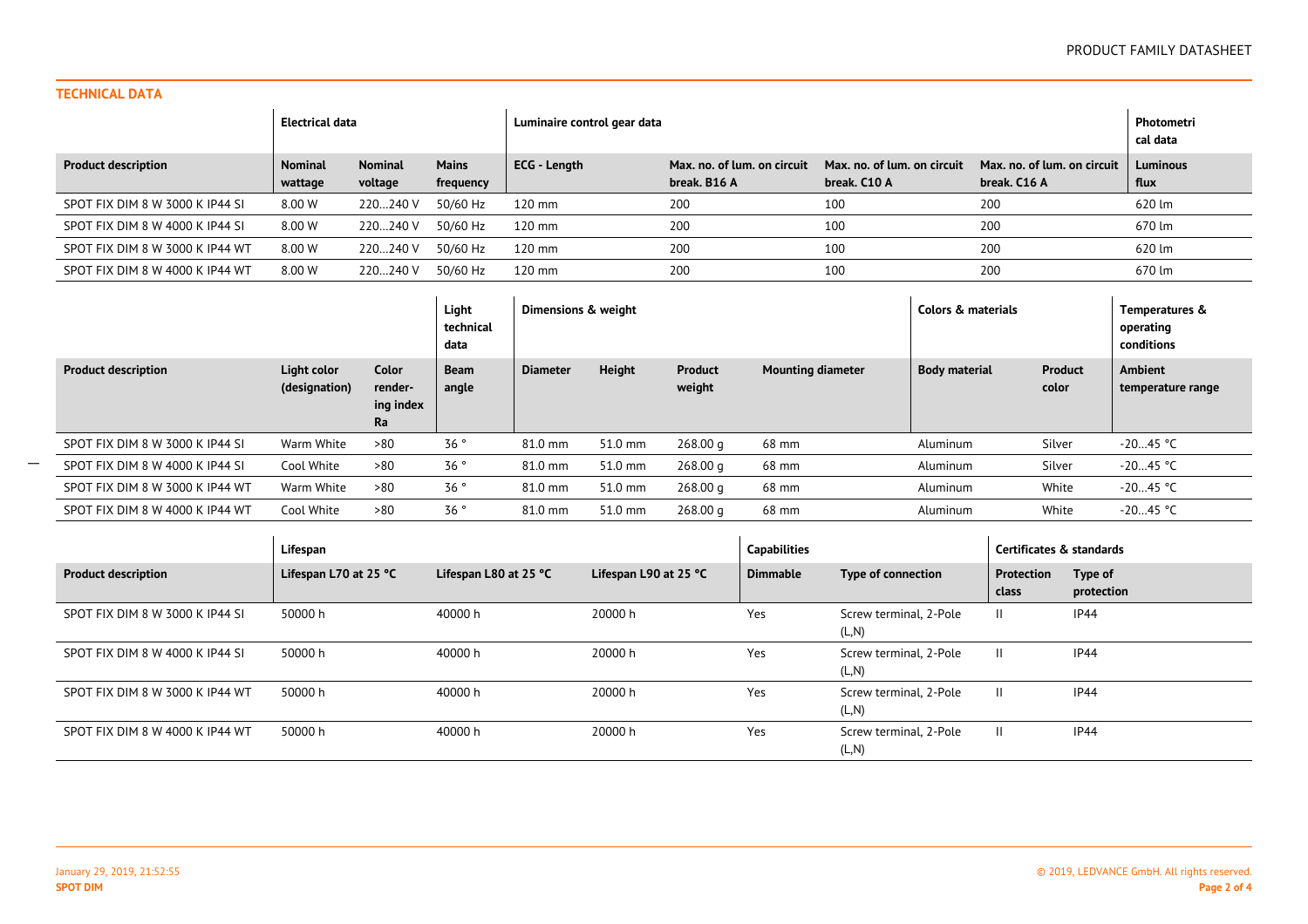© 2019, LEDVANCE GmbH. All rights reserved.

#### **APPLICATION ADVICE**

SPOT FIX DIM 8 W 3000 K IP44 WT

#### SPOT FIX DIM 8 W 4000 K IP44 WT



 $\frac{1}{\sqrt{2}}$ 



# SPOT FIX DIM 8 W 3000 K IP44 SI, SPOTFIX DIM 8 W 4000 K IP44 SI

///dmhNr

 $-d1$ 

## SPOT FIX DIM 8 W 3000 K IP44 WT,SPOT FIX DIM 8 W 4000 K IP44 WT

# SPOT FIX DIM 8 W 3000 K IP44 SI

 $\frac{0.62}{0.62}$ 

 $\frac{0.93}{0.93}$ 

 $\frac{1.25}{1.24}$ 

 $\frac{1.56}{1.55}$ 

 $\frac{1.87}{1.86}$ 

Cone diameter Im

Dis

 $E(0^*)$ <br>E(C90) 17.3\*<br>E(C0) 17.2\*

 $E(0^*)$ <br>  $E(C90)$  17.3°<br>  $E(C0)$  17.2°

E(0")<br>E(C90) 17.3"<br>E(C0) 17.2"

 $\begin{array}{ll} \mathsf{E}(0^*) \\ \mathsf{E}(\mathsf{C90}) & 17.3^{\circ} \\ \mathsf{E}(\mathsf{C0}) & 17.2^{\circ} \end{array}$ 

 $\begin{array}{c} 17.3^{\mathrm{o}} \\ 17.2^{\mathrm{o}} \end{array}$ 

 $^{17.3^{\circ}}_{17.2^{\circ}}$ 

 $\begin{array}{c} \mathsf{E}(0^{\mathrm{o}})\\ \mathsf{E}(\mathsf{C}\mathsf{S}\mathsf{0})\\ \mathsf{E}(\mathsf{C}\mathsf{0}) \end{array}$ 

 $\begin{array}{c} \mathsf{E}(0^*)\\ \mathsf{E}(\mathsf{C90})\\ \mathsf{E}(\mathsf{C0}) \end{array}$ 

5189<br>2297<br>2282

1297<br>574<br>571

 $\begin{array}{r} 577 \\ 255 \\ 254 \end{array}$ 

 $324$ <br> $144$ <br> $143$ 

208<br>92<br>91

 $\begin{array}{r} 144 \\ 64 \\ 63 \end{array}$ 

# SPOT FIX DIM 8 W 4000 K IP44 SI





족

## PRODUCT FAMILY DATASHEET

Distance [m]